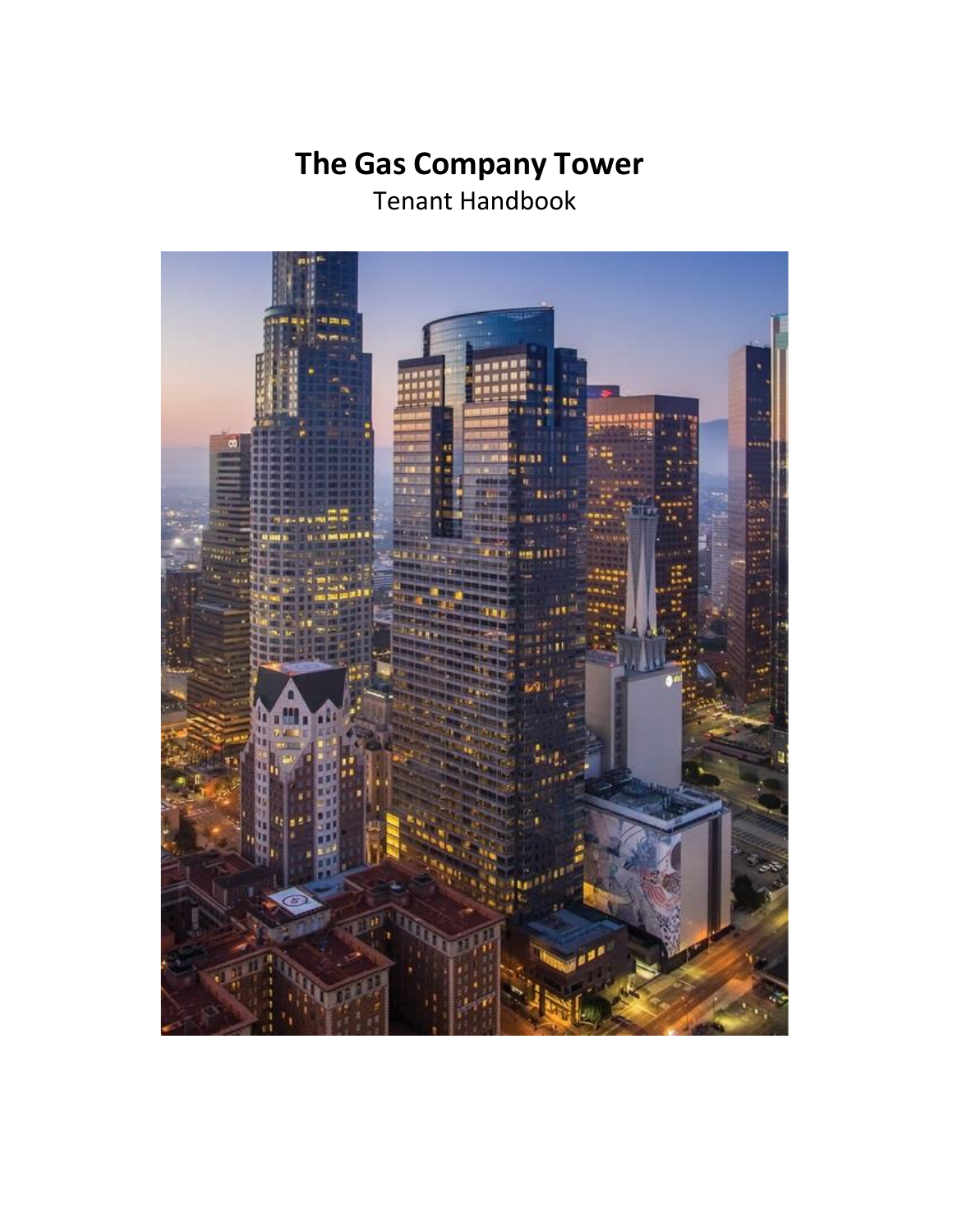## **Table of Contents**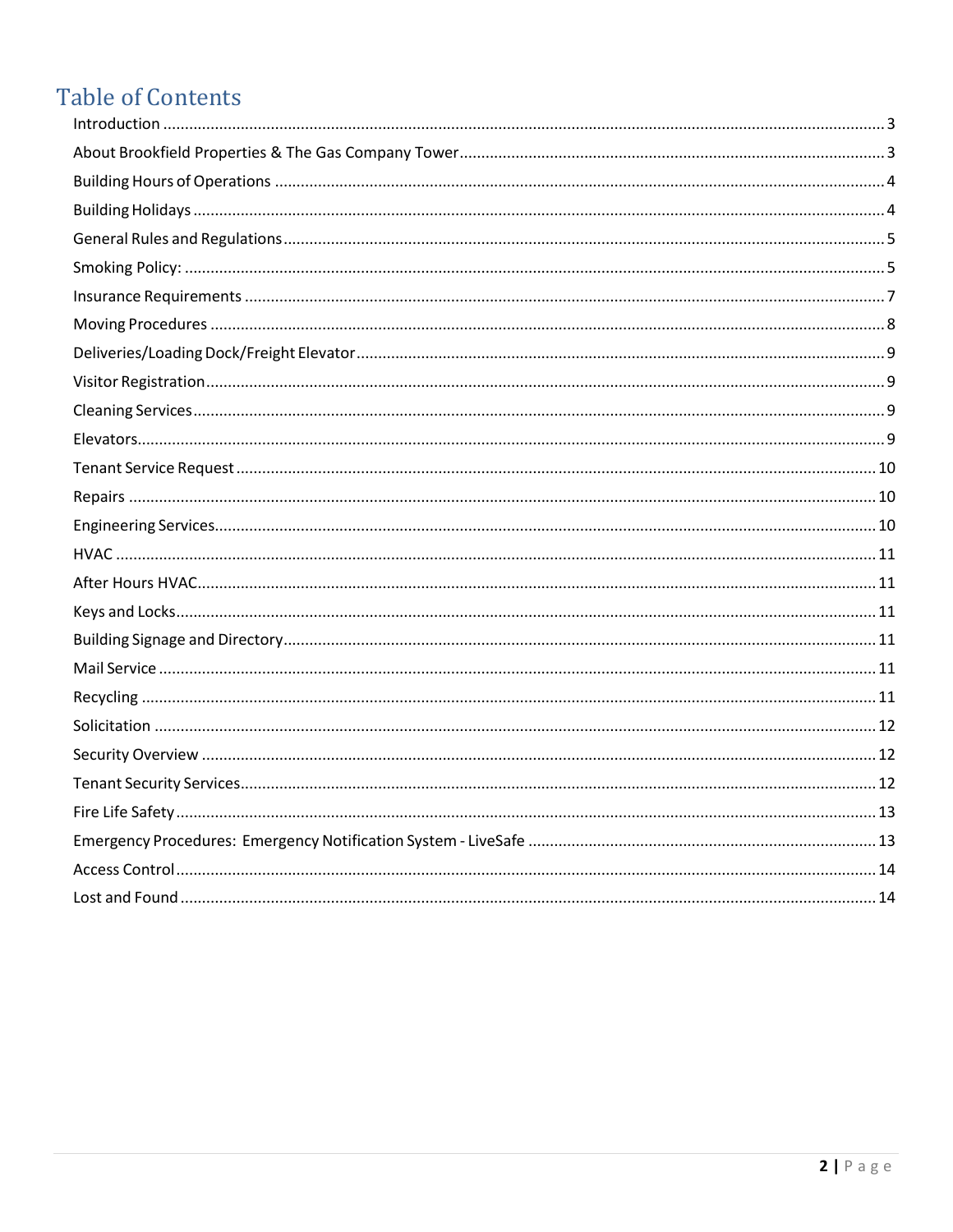## <span id="page-2-0"></span>**Introduction**

Brookfield Properties is committed to providing you the highest level of Tenant Services and Support. Please let us know how we can assist you, as we would be happy to provide any information or coordinate any services that you may require.

This Tenant Handbook should answer many of the immediate questions you may have about property regulations, policies, and operating procedures. We have provided important Building personnel names and phone numbers, as well as emergency contact phone numbers.

The information contained within this Handbook is general in nature and may differ from your lease. In all cases, the lease takes precedence over the Tenant Handbook.

Brookfield Properties prides itself on quality service and responsive attention to the needs of our tenants. We encourage you to work with us in upholding our service goals and provide feedback to improve our premises and your surrounding business environment.

We hope you find this Tenant Handbook to be a useful guide.

## <span id="page-2-1"></span>**About Brookfield Properties & The Gas Company Tower**

Brookfield Properties is a fully-integrated, global real estate services company that provides industry-leading portfolio management and development capabilities across the real estate investment strategies of Brookfield Asset Management — a global alternative asset manager with over \$500 billion in assets under management.

We develop and manage premier real estate with a focus on maximizing the tenant experience in addition to the investment and operational performance of the asset. We also integrate leading-edge real estate technologies which enables us to be at the forefront of innovation and sustainability – benefiting not only our tenants, residents and business partners, but also the communities in which we operate.

The Gas Company Tower is located in the prestigious Bunker Hill District. The Gas Company Tower is an awardwinning, Class A architectural landmark in the iconic Los Angeles skyline. With its glass fins at street level and "boat" shape in the upper bank, the 52-story glass line stands out as a beacon of modernism among the neighboring historic buildings.

Designed by Skidmore, Owings, & Merrill and completed in 1991, the building features 1.4 million square feet of office space, the highest quality institutional finishes, and the most efficient floor plan in the market. The Gas Company Tower's stepped and tapered silhouette emphasizes its towering height, culminating in an elliptical crown on the top. A dramatic entry porch provides access to a retail corridor and escalators leading directly to the main lobby.

Painted on the adjacent AT&T building and spanning 300 feet, Frank Stella's mural, Dusk, is one of the world's largest abstract murals. The mural was commissioned for The Gas Company Tower and can be seen from Pershing Square, downtown streets and through the lobby and office windows of The Gas Company Tower.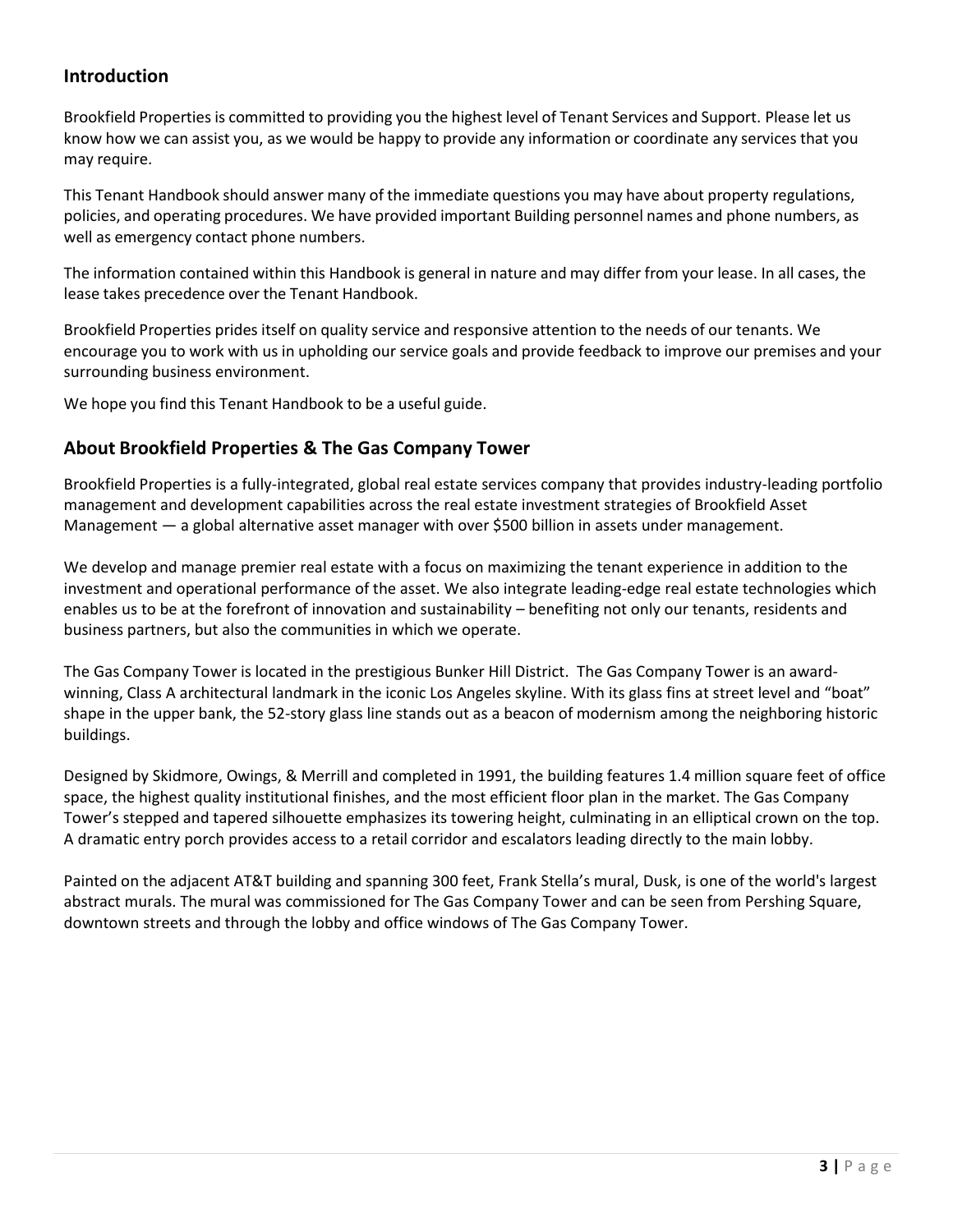## **Property Management Office**

As the property management team of The Gas Company Tower, we want you to know that every member of ourstaff is here to assist you. The Management Office is located on the 7th floor in Suite 750. Business hours are from 8:00 am - 5:00 pm, Monday through Friday, excluding major holidays.

Please feel free to call the Management Office at (213) 622-8700 with any questions or concerns 24-hours a day. After normal business hours, Security personnel answer our telephone lines. Security is in contact with our management, engineering, janitorial and security staff at all times.

| <b>Title</b>                          | <b>Name</b>            | <b>Phone Number</b> |
|---------------------------------------|------------------------|---------------------|
| <b>General Manager</b>                | Lillian Trahin         | 213.613.4563        |
| <b>Property Manager</b>               | Maneli Bargh-Sharghi   | 213.613.4410        |
| <b>Assistant Property Manager</b>     | Sheila Rahimi          | 213.613.4463        |
| Property/Transportation Coordinator   | Open                   | 213.613.4587        |
| Receptionist                          | Jeannette Villarreal   | 213.622.8700        |
| <b>Chief Engineer</b>                 | Chris Benavidez        | 213.613.4421        |
| <b>Assistant Chief Engineer</b>       | Paul Ryan              | 213.613.4444        |
| Director of Security                  | Tawana Cunnigan        | 213.613.4437        |
| <b>Assistant Director of Security</b> | <b>Willie Gonzalez</b> | 213.613.4521        |
| Parking Manager                       | Sara DeLeon            | 213.613.4434        |
| Janitorial Manager                    | Christian Soriano      | 213.613.4492        |

#### **Property Management Staff**

## <span id="page-3-0"></span>**Building Hours of Operations**

Building Services, including HVAC, are provided during the following normal business hour unless otherwise stated in your lease:

#### **Monday – Friday: 8:00 am – 6:00 pm Saturday: 9:00 am – 1:00 pm**

Services outside of these hours, including after-hours HVAC and freight elevator access, may be arranged by utilizing the Tenant Service Request System 24-hours a day, 7 days a week.

## <span id="page-3-1"></span>**BuildingHolidays**

The Gas Company Tower will be closed in observance of the following major holidays:

- New Year's Day
- Martin Luther King, Jr. Day
- President's Day
- Memorial Day
- Independence Day
- Labor Day
- Thanksgiving Day
- The Day After Thanksgiving
- Christmas Day

Each Tenant Liaison, however, should consult their specific lease clause. If any conflict arises as to the above Holiday schedule and your lease, your lease terms prevail. Please call the Management Office to make sure the appropriate building services are provided.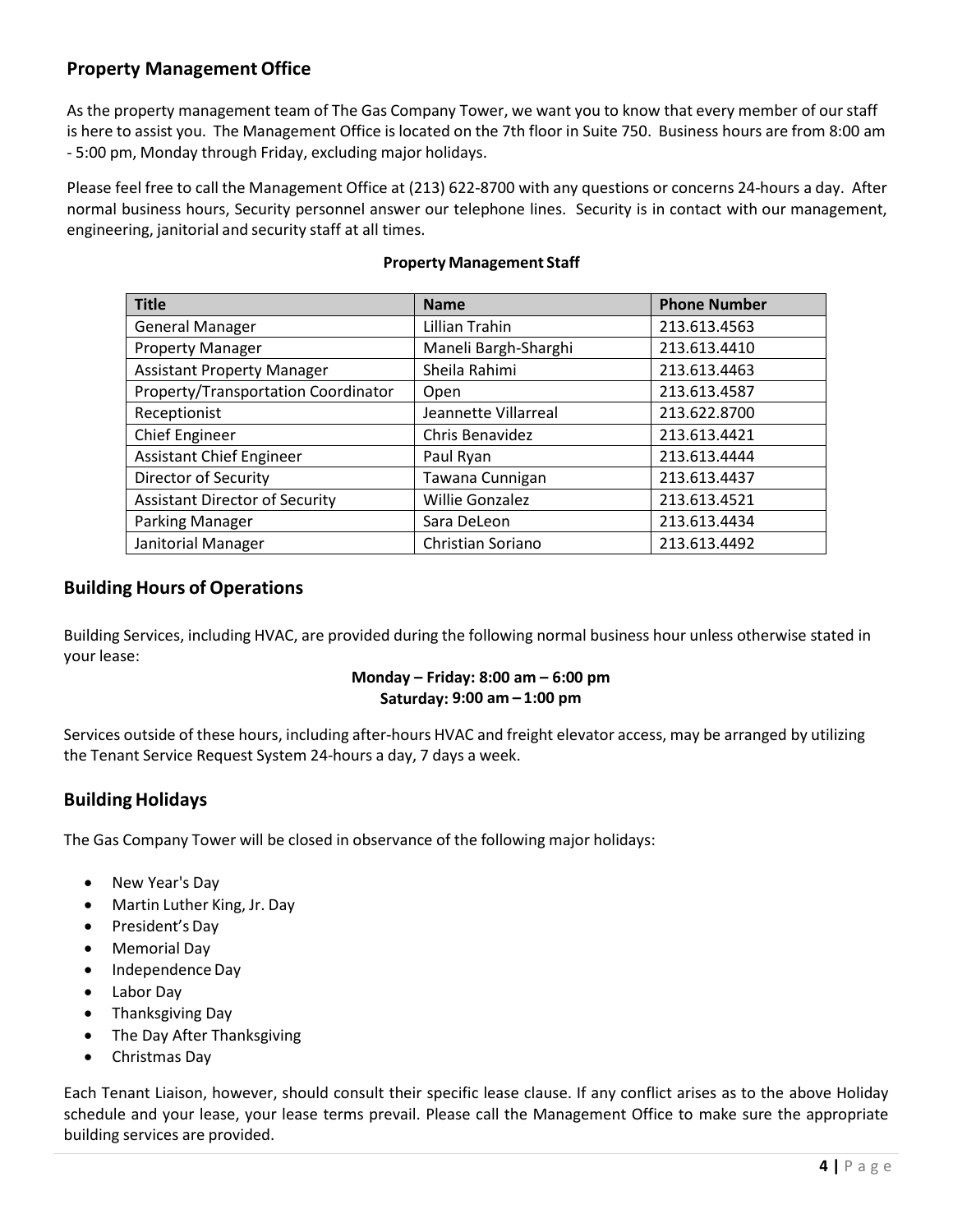## <span id="page-4-0"></span>**General Rules and Regulations**

The Gas Company Tower is a premier business address in Los Angeles, as such we have worked very hard to create the most positive environment possible for you and your employees to conduct business in an orderly clean and desirable premises. We have endeavored to minimize our formal Rules and Regulations. However, in order to maintain the positive business environment, which initially attracted you as a tenant and minimize the interference by others to your premises, we anticipate your cooperation in observing the following Rules and Regulations prescribed by the Owner.

Please note that the term 'Tenant' as used in these Rules and Regulations includes its officers, agents, servants, employees, licensees and invitees.

#### <span id="page-4-1"></span>**Smoking Policy:**

Brookfield Properties would like to remind tenants of the Building's current smoking regulations which are applicable and inclusive of all smoking/vaping products and substances.

As part of Brookfield Properties' commitment to the environment and our LEED green building practices, the smoking of any substance in front of any building or business entrances, exits, and air intake vents is prohibited through our Smoke Free initiative. Smoking and vaping is also prohibited in all common areas of the building including, but not limited to tenant suites, elevator lobbies, lavatories, loading dock, elevators, freight elevators, stairways and the garage.

As a reminder, e-cigarettes and vaping of any substance will be treated the same way as traditional cigarettes and prohibited from use in the building or within 20 feet of building entrances and exits.

#### **After Hours Entry:**

To gain access to the Building after-hours and on non-business days, tenants must use the Grand Avenue/ 5th Street building entrance For the safety of all, management requires tenants entering and leaving the Building after-hours to present their access control magnetic pass card key at Security.

Tenants should send a written request or work order to the Management Office for after-hours and nonbusiness days access for temporary employees, contractors, telephone workers, etc. Access will not be granted without the written request being on file. Security will issue temporary identification badges

#### **Animals & Bicycles:**

Tenant shall not bring into the Building, or keep in or around the premises any insect or animal, or bicycles without the prior written consent of Owner (wheelchairs, seeing eye dogs, and baby carriages excepted). Bicycle racks are provided on the P1 level of the garage.

#### **Blind Closing:**

Each Tenant shall cooperate with Owner in obtaining maximum effectiveness of the cooling system by closing blinds or drapes when the sun's rays fall directly on windows of the premises leased or occupied by Tenant.

#### **Building Image:**

Tenant shall not advertise the business, profession or activities of Tenant in any manner which violates the letter or spirit of any code of ethics adopted by any recognized association or organization, or use the name of the Building for any purpose other than that of the business address of Tenant, or use any picture or likeness of the Building or the Building name or logo in any letterheads, envelopes, circulars, or notices, without Owner's expressed consent in writing, which consent may be unreasonably withheld.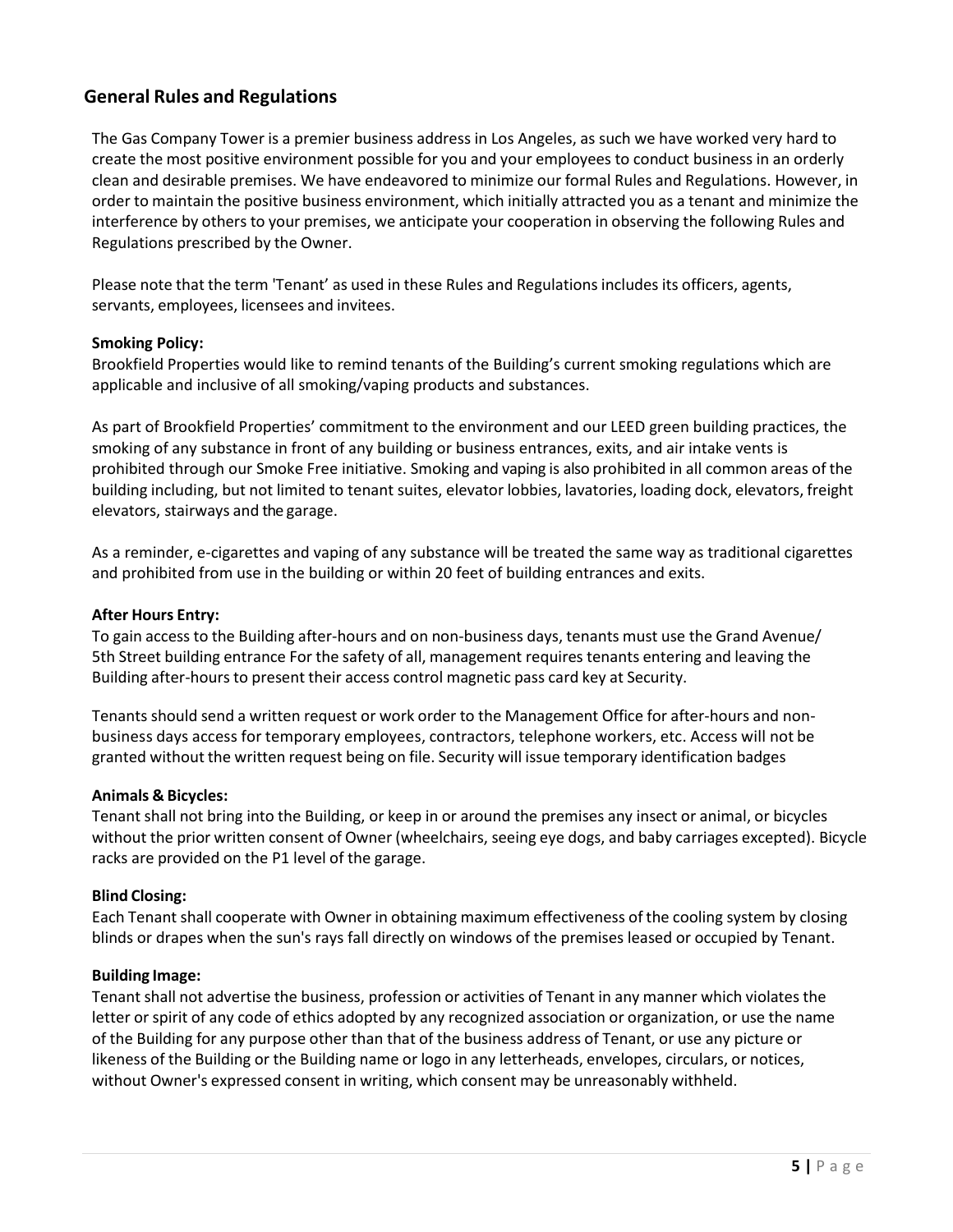#### **EntranceObstruction:**

Tenant shall not block or obstruct any of the public sidewalk entries, parking areas or courtyards adjacent to the Building, passageways, doors, corridors, elevators, elevator doors, freight elevator lobbies, hallways or stairways of the Building.

Tenant shall not place, empty, or throw any rubbish, litter, trash or material of any nature into such areas, or permit such areas to be used at any time except for ingress or egress of Tenant, its licensees and invitees.

#### **Flammable Fluids:**

Tenant shall not bring into the premises or the Building any flammable fluids or explosives without written permission of Owner.

#### **Glass Panel Doors:**

Glass panel doors that reflect or admit light into the passageways or into any place in the Building shall not be covered or obstructed by Tenant. Tenant shall not permit, erect or place drapes, furniture, fixtures, shelving, display cases or tables, lights, signs or advertising devices in front of or in proximity of interior or exterior windows, glass panels, or glass unless the same shall have first been approved by Owner.

#### **Large Item Disposal:**

Tenant shall have the responsibility of disposing of crates, boxes, etc., which will not fit into office wastepaper baskets and other unusual waste. In no event shall Tenant set such items in public hallways or other areas of the Building, except within the premises leased or occupied by Tenant, for disposal. If Tenant wishes to dispose of such items prior to 6:00 pm., it may do through the Tenant Service Request System.

#### **Locks:**

No additional locks shall be placed on any door in the Building, which are incompatible with the master keying system. Owner may at all times keep a passkey to all leased or occupied premises. All keys shall be returned to Owner promptly upon termination of each lease.

#### **MaterialMovement:**

The movement of furniture, equipment, machines, merchandise or material within, into or out of the leased premises and the Building shall be restricted to time, method and routing as determined by Owner upon request from Tenant, and Tenant shall assume all liability and risk to property, the premises leased or occupied by it, and the Building in such move.

#### **Owner's Reservation of Rights:**

Owner reserves the right to rescind, alter or waive any rule or regulation at any time prescribed for the Building when, in its judgment, in the interests of all Tenants, and no alteration or waiver of any rule or regulation in favor of one Tenant shall operate as an alteration or waiver in favor of any other Tenant. Owner shall not be responsible to any Tenant for the non-observance or violation by any other Tenant or any of the rules of regulations at any time prescribed for the Building.

#### **Plumbing Systems:**

The plumbing facilities, lavatories and janitor closets shall not be used for any other purposes than for which they are constructed, respectively, and no rubbish, rags, sweepings, and/or any other harmful damaging or foreign substance of any kind shall be thrown in them, and the expense or any breakage, stoppage, or damage resulting from a violation of this provision shall be borne by Tenant.

#### **PremisesInfestation:**

If the premises become infested with vermin due to Tenant deliveries or acts or omissions of Tenant, Tenant at its sole cost and expense, shall cause such premises to be exterminated from time to time, to the satisfaction of Owner and shall employ such exterminators as shall be approved by Owner.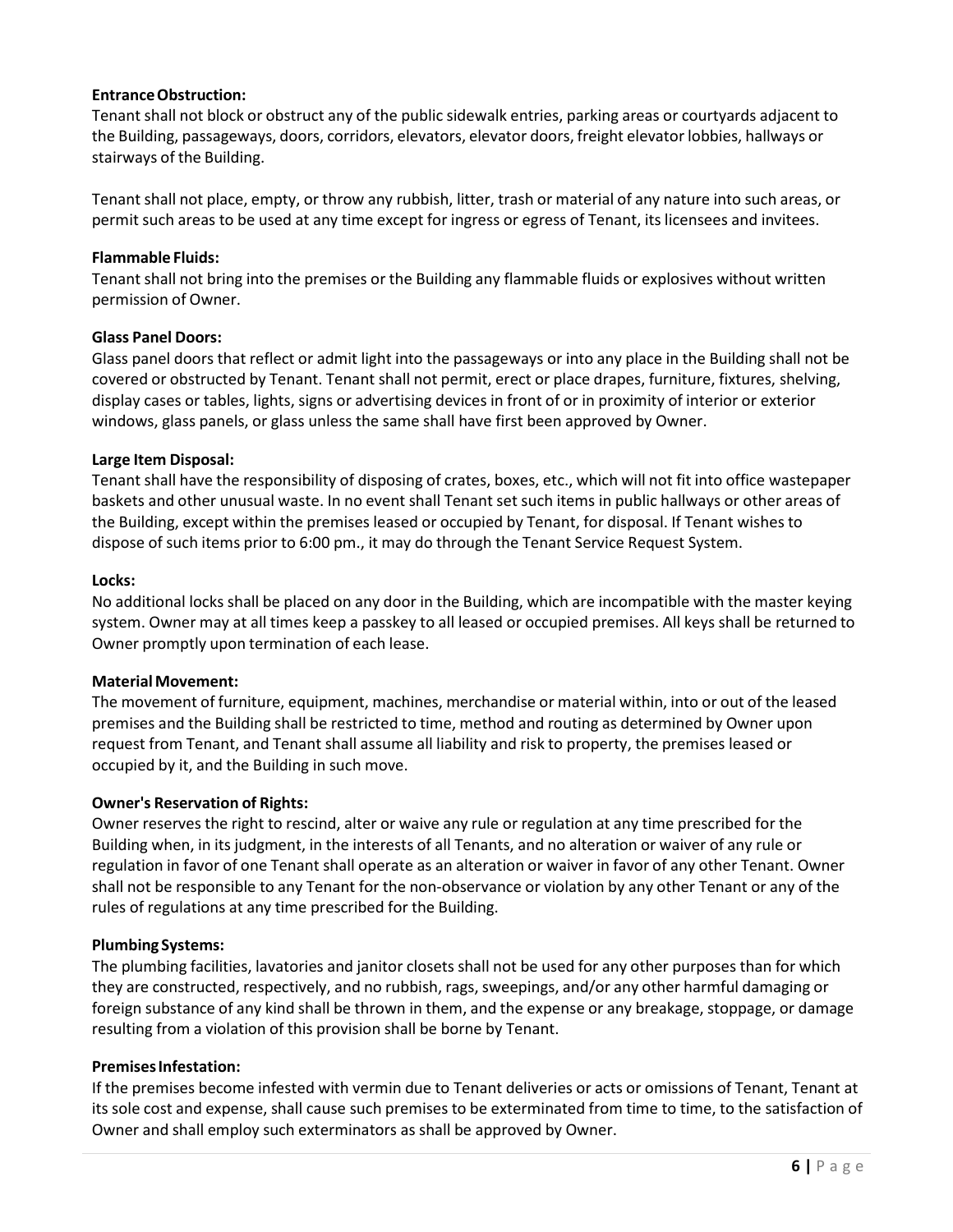#### **Quiet Enjoyment:**

Tenant shall not permit the operation of any musical or sound-producing instruments or devices which may be heard outside the leased premises or the Building, or which may emanate electrical waves which will impair radio or television reception from or in the Building.

#### **Roof Access:**

Admittance to the roof of the Building is done only upon the written consent of Owner.

#### **Sales or Auctions:**

No space in the Building shall be used for manufacturing, public sales or auctions.

#### **Signs & Advertising:**

No sign, door plaque, advertisement or notice shall be displayed, painted or affixed by Tenant in or on any part of the outside or inside of the Building or parking facilities without prior written consent of Owner.

#### **Soliciting & Peddling:**

Canvassing, soliciting, peddling, and distribution of handbills and other advertising material in the Building is prohibited. Tenant shall cooperate to prevent the same and shall promptly report such activities to the ManagementOffice.

#### **Weapons:**

Owner hasthe right, but not the obligation, to restrict Tenant from bringing into the Building, or keeping on the premises, any weapon including but not limited to firearms, knives, shotguns and similar items.

#### <span id="page-6-0"></span>**Insurance Requirements**

Tenants are required to keep on file with the Management Office a current Certificate of Insurance evidencing sufficient coverage to satisfy the terms of their lease. The Certificate must contain a provision that coverage will not be canceled or non-renewed without a thirty (30) days prior written notice to the Owner.

When tenant work is to be done by contractors in the building, the tenant authorizing such work shall be responsible for including in the contract for such work the following insurance and indemnity requirements to the extent that they are applicable. Insurance certificates must be received prior to construction/service.

All certificates shall name the Landlord as the certificate holder and additional insured party as follows:

#### **Certificate Holder:**

Maguire Properties - 555 W. Fifth, LLC 555 West 5th Street, Suite 750 Los Angeles, California 90013

#### **Additional Insured Endorsements:**

Brookfield DTLA Holdings LLC, Brookfield Properties Management (CA) Inc., Maguire Properties – 555 W. Fifth LLC, 555 W. Fifth Mezzanine LLC, and their respective affiliates, shareholders, members (including members of members), partners(including partners of partners), subsidiaries and related entities, and any each of their respective successors and assigns.

Each contractor and each subcontractor shall, until the completion of the tenant work in question, procure and maintain at its expense, the required insurance coverage with companies acceptable to landlord. Please contact the Management Office at 213.622.8700 for minimum limits for contractors.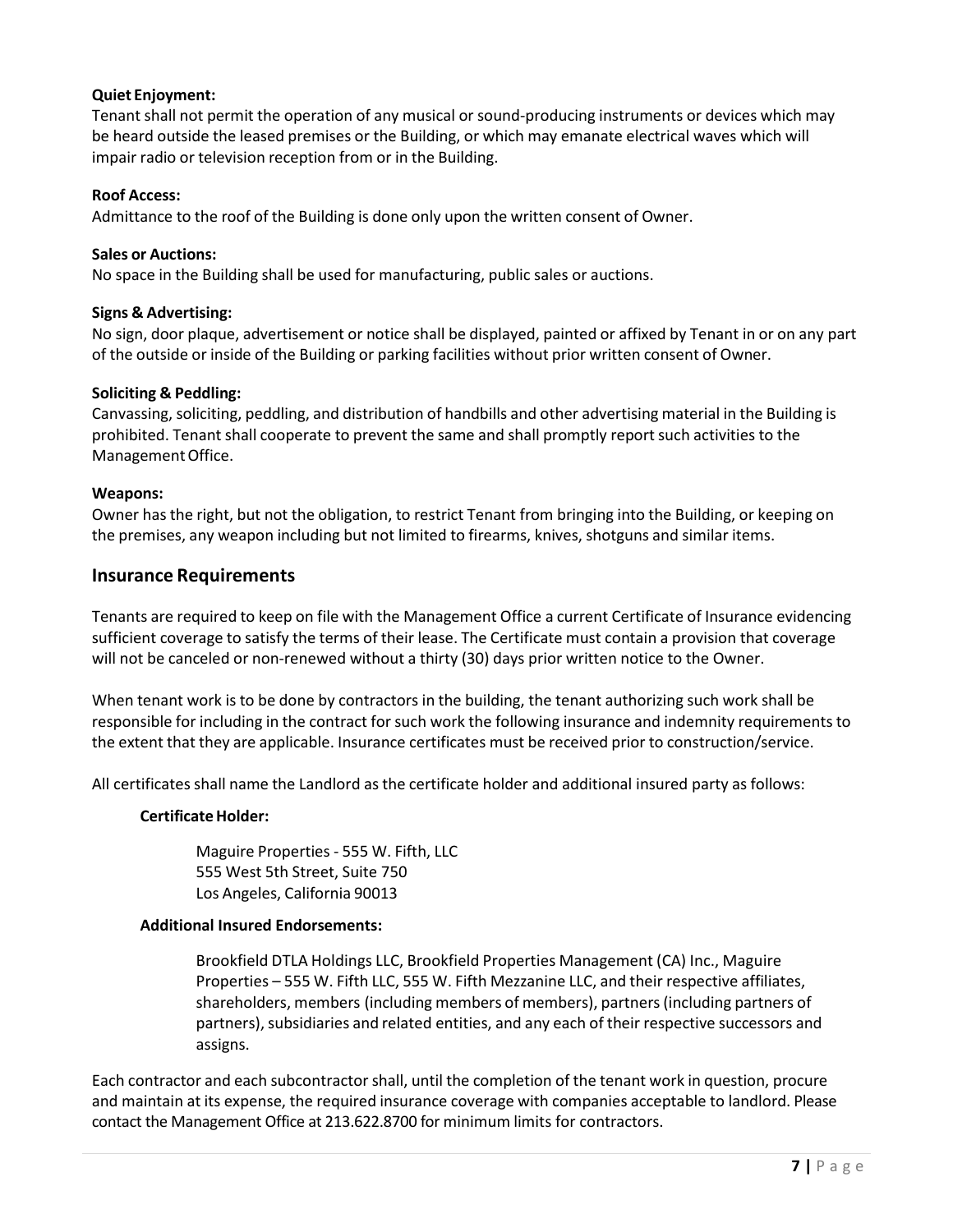## <span id="page-7-0"></span>**Moving Procedures**

Tenants are requested to contact the Management Office as far in advance of the move date as possible, but no less than two (2) weeks prior to any move in to or out of the Building, to coordinate the move and reserve the freight elevator. All move-ins/outs must take place after 6:00 pm, Monday through Friday, or on weekends and are scheduled on a first come, first served basis. Additional Charges for loading dock personnel, elevator operators, and security guards to accomplish the move will be charged to tenant at prevailing rates.

As a brief checklist, please provide the following to the Management Office prior to your move in date:

- Certificate of Insurance
- Tenant business telephone and fax numbers. At least two (2) after-hours emergency contacts (home telephone numbers)
- Directory designation (both corporate name and personnel)
- Four (4) Fire Warden designates and alternates per full floor occupancy
- Name of Tenant Administrative Liaison(s) and respective signature(s) of authorization
- Arrangements should also be made with the Management Office for:
	- o Access control cards
	- o Evacuation training for Floor Wardens and employees
	- o Keys for offices and restrooms

A list of union building approved movers is available from the Management Office. The following rules pertain to moving furniture, equipment and supplies in and out:

- The loading dock is the only building entrance permitted to be used for moves
- Movers must carry insurance in accordance with the specifications in the Insurance Requirements section and provide a Certificate of Insurance prior to the move
- Clean Masonite sections must be used as runners on all finished floor areas where furniture or equipment is being moved with wheel or skid-type dollies. The Masonite must be at least  $\frac{1}{4}$  inch thick, 4' x 8' wide sheets in elevator lobbies and corridors, and 32" wide sheets through doors in Tenant Space. All sections of Masonite must be taped to prohibit sliding
- The mover must provide and install protective coverings on all walls, door facings, elevator cabs and other areas along the route to be a protective barrier. These areas are inspected for damage after the move.
- Restoring any damage to the building or fixtures in connection with the move is the financial responsibility of the Tenant
- The freight elevator is the only elevator used for the movement of furniture, equipment and supplies unless prior written approval to use additional elevators is obtained from the Management Office. Movers must make arrangements with the Management Office for use of the elevators for each move. A firm arrival time should be established for each day of a move.
- Management supervision is required during the move. Tenant will only be charged for those hours that extend the normal shift of staff and porter
- Movers are required to remove all boxes, trash, etc., when leaving the Building. Any materials left behind will be disposed of by building staff and charges for this disposal are billed to you with your next monthly rent.
- The Fire Department prohibits the blocking of any fire corridor, exit door, elevator lobby or of hallways. Moving vehicles should not be parked in marked "Fire Lanes"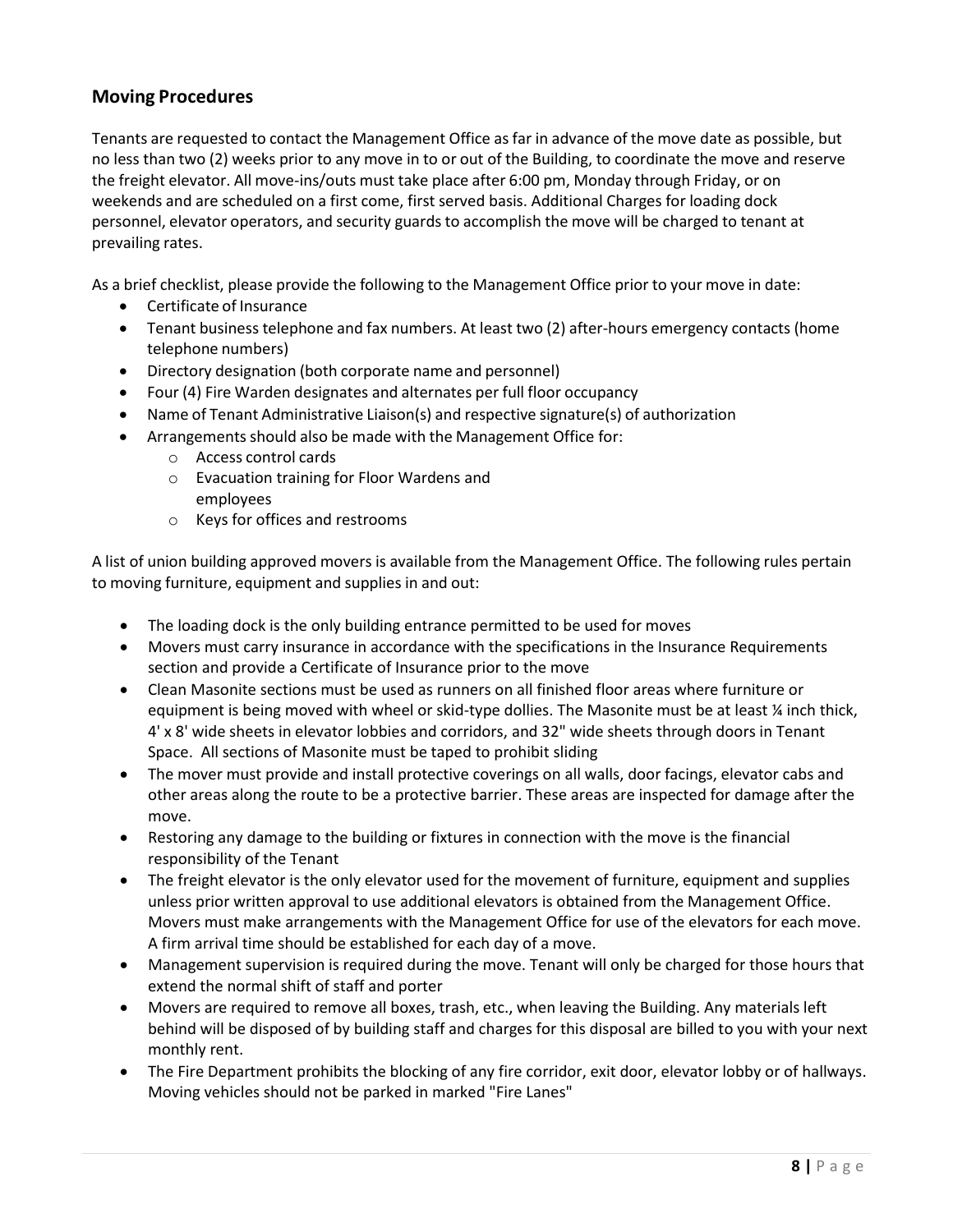## <span id="page-8-0"></span>**Deliveries/Loading Dock/Freight Elevator**

The loading dock entrance is located on Olive Street. This area may be used for deliveries and pick-ups only. The loading dock accommodates straight body trucks up to 24 feet long and 13 feet high. An attendant is on duty from 6:00 am to 6:00 pm to assist with deliveries. All deliveries are to be made via the loading dock and the freight elevator. We have two freight elevators that can be used for deliveries and freight elevator service is provided from 6:00 am to 6:00 pm for tenant deliveries.

- **Small Freight** dimensions are 69.75 in. long, 63.5 in. wide, 120 in. high (Capacity is 3,500 lbs. maximum transfer weight of 875 lbs.)
- **Large Freight** dimensions are 97.5 in. long, 70 in. wide, 120 in. high (Capacity is 6,000 lbs. maximum transfer weight of 1,500 lbs.)

Day time deliveries are limited to 15 minutes or one trip in the freight elevator. Any deliveries requiring more than one trip in the freight elevator must be scheduled afterhours. Deliveries and use of the freight elevators after business hours may be arranged by contacting the Building Management Office at 213.622.8700.

## <span id="page-8-1"></span>**Visitor Registration**

As part of Brookfield Properties' ongoing commitment to improving services and keeping up with technology, we utilize an online visitor management system called **EasyLobby**. EasyLobby informs Security of your expected visitors and visitors are issued a site-key upon arrival after they check-in with Security, which will allow them access to your designated floor. Once the visit has concluded, visitors will check -out with Security and return the site-key.

Should you have any questions or concerns regarding Easy Lobby, please contact the Management Office at 213.622.8700.

#### <span id="page-8-2"></span>**Cleaning Services**

Cleaning service is provided five times per week excluding holidays. For trash that is not in a wastebasket, please inform the cleaning personnel by leaving a large note on the items that read BASURA or TRASH. Please DO NOT leave items that are not trash on top or near wastebaskets because these times might be misconstrued as garbage.

If a small cleaning problem or request should arise during working hours, you may reach the department through the Tenant Request System.

For questions or comments regarding the cleaning services or pricing for any above standard services, please submit a work order request or notify the Janitorial Project Manager at 213.613.4492.

#### <span id="page-8-3"></span>**Elevators**

Elevator service is available 24-hours a day and requires a keycard for access. The building is equipped with three parking elevators, two freight and twenty-three passenger cabs serving the office tower. Elevators chime at each floor indicating a floor change to persons with a visual disability.

If you are detained inside of the elevator cab due to a malfunction, please remain calm. Use the alarm button inside the elevator to signal your stalled status to the Security Console. You may also use the intercom on the right panel of the elevator to speak directly to the Security Desk and receive instructions on what to do.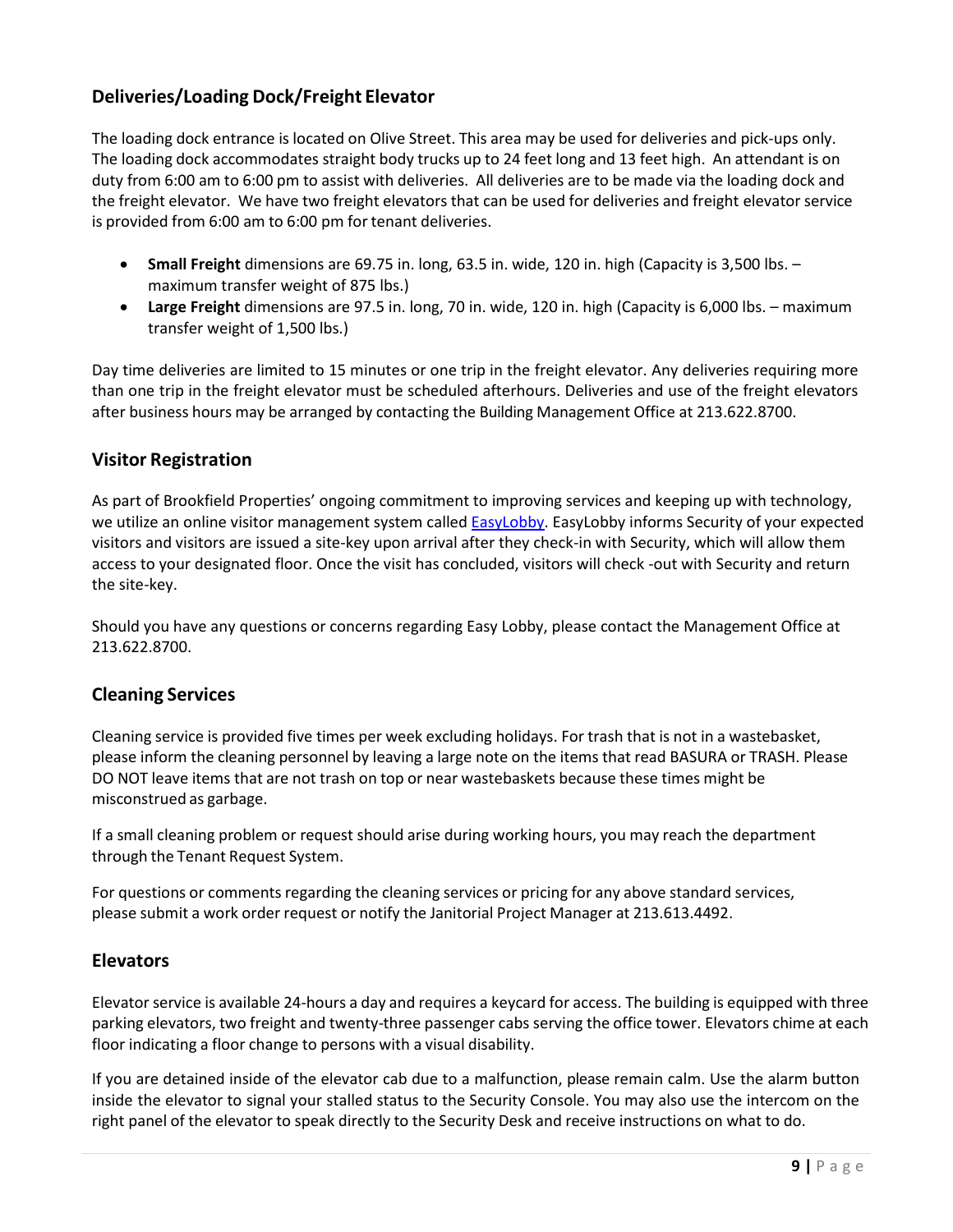Our elevator maintenance company will be immediately dispatched to correct the problem. Property staff will remain in constant contact to let you know what is being done.

## <span id="page-9-0"></span>**Tenant Service Request**

Brookfield Properties' goal is to provide outstanding tenant service at all times. The Tenant Service Request site allows for:

- Courteous, timely, efficient, high-quality responses to tenant requests
- A follow-up review to confirm that the tenant is satisfied with the response. When there is a charge for the tenant service, clear and accurate invoicing

Tenant Services may be provided by Brookfield Properties staff or by outside contractors hired by Brookfield Properties. Authorized tenant representatives can submit requestsforroutine maintenance using the online Service Request System. [Click here](https://www.ng1.angusanywhere.com/Tenant/Default.aspx?CompanyName=Trizec&WebsiteName=Brookfield) to login to the Tenant Service Request.

Please contact the Building Management Office at 213.622.8700 should you need instructions on use of the tenant service request system.

## <span id="page-9-1"></span>**Repairs**

If a need for repairs is noticed throughout the building, please notify the Management Office submitting a work order in our Tenant Service [Request](https://www.ng1.angusanywhere.com/Tenant/Default.aspx?CompanyName=Trizec&WebsiteName=Brookfield) System. Our staff welcomes your information and assistance in maintaining The Gas Company Tower as a first-class office environment.

If electrical, plumbing or other above standard repairs are requested within your premises, please log on to the Tenant Service Request System. The work will be completed by property maintenance personnel or outside contractors who are familiar with the building.

For more information about Service Requests please call the Building [Management Office](http://thegascompanytower.info/pdf/Recycling%202010%20New%20York.pdf?sid=operations&pid=pmoffice) at 213.622.8700.

## <span id="page-9-2"></span>**Engineering Services**

Tenants may need special engineering services, including repairs to private bathrooms, replacement of nonstandard ceiling tiles, and installation of additional thermostats. The tenant is billed at established rates for engineering services.

Engineering requests are processed and billed as follows:

- A member of the engineering department staff investigates the situation. If possible, the problem is resolved immediately
- If materials must be purchased or completing the repair requires further planning or other assistance, the engineer consults the Property Manager. They then plan the work and prepare a time-and-materials estimate for tenant approval

Prior to work commencing, the tenant will be required to acknowledge the cost of work for which the tenant is responsible.

## **Tenant Parties, Receptions and Open Houses**

If a tenant has any plans for a party, reception, open house, etc., please contact the Management Office two weeks in advance. This will allow us to make Security, Janitorial and the Engineering departments aware of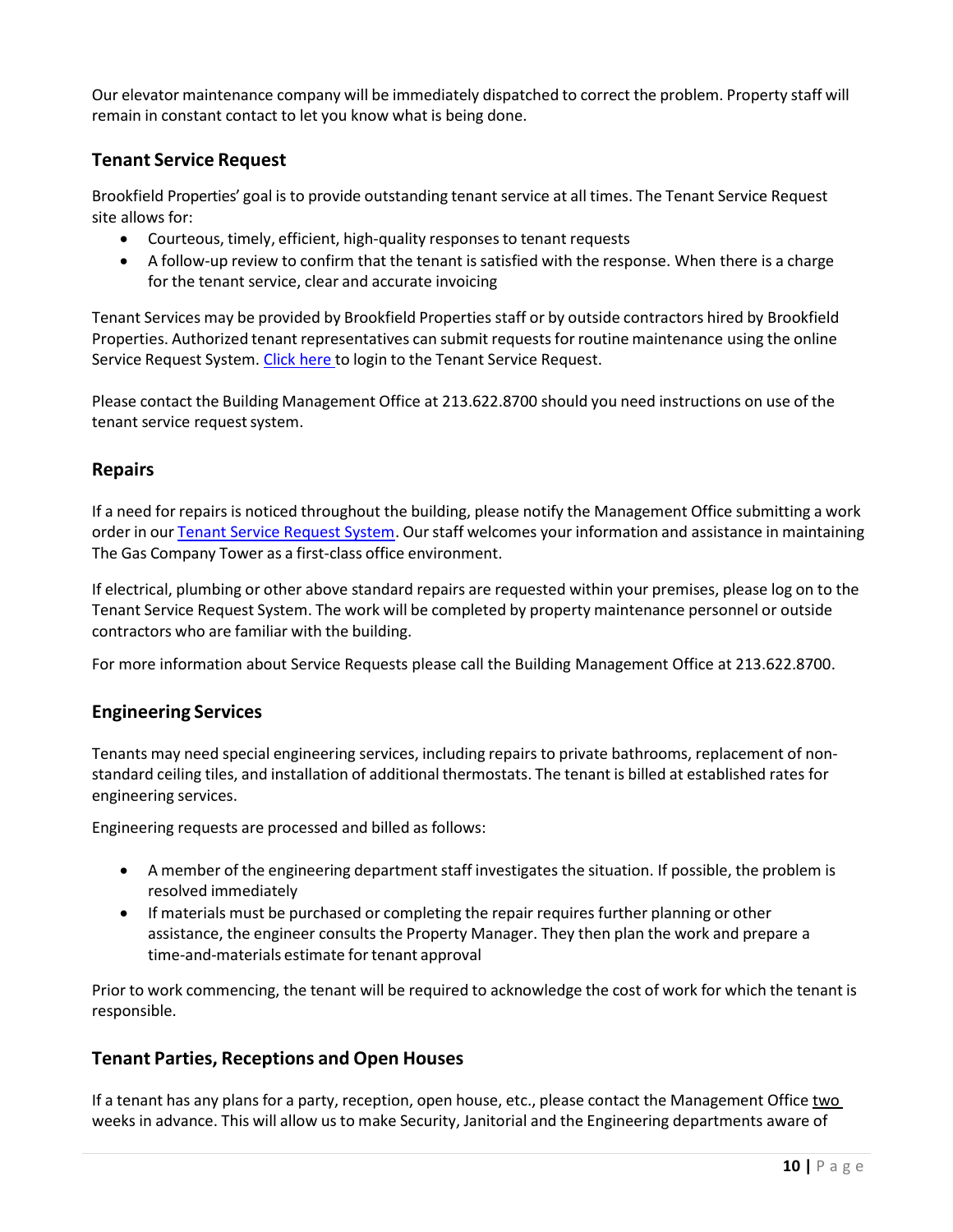your gathering and to offer our help so that you and your guests have an enjoyable time. Please note that there is no cooking onsite and/or open flame are not allowed. Also, some events will require a LAFD permit.

## <span id="page-10-0"></span>**HVAC**

If the temperature in your office needs adjustment, please initiate a request through Tenant [Service](https://www.ng1.angusanywhere.com/Tenant/Default.aspx?CompanyName=Trizec&WebsiteName=Brookfield) [Request](https://www.ng1.angusanywhere.com/Tenant/Default.aspx?CompanyName=Trizec&WebsiteName=Brookfield) System. Your request will be referred immediately to engineering personnel.

## <span id="page-10-1"></span>**After Hours HVAC**

Most leases provide for HVAC from 8:00 am - 6:00 pm. Certain leases provide that HVAC be routinely provided during non-business hours, but for most tenants, after-hours HVAC is provided 24/7 on a request basis through the [Genea](https://platform.geneaenergy.com/) website. In general, tenants are billed for after-hours HVAC on an hourly basis. The rate at which tenants are charged is sometimes stipulated in the lease; if not, the tenant is charged at the building standard rate. After-hours HVAC is usually billed on a monthly basis.

#### <span id="page-10-2"></span>**Keys and Locks**

Keys will be provided upon move-in. All additional locks, keys and lock changes must be installed by our building locksmith and should be keyed to the building master key system. A fee is charged for this service and is billed to the monthly sundry invoice. No additional locks will be allowed on any door without written permission of landlord. All key and lock requests should be submitted using the Tenant Service Request work order system.

#### <span id="page-10-3"></span>**Building Signage and Directory**

Please contact the Building Management Office at 213.622.8700 for all signage requests.

## <span id="page-10-4"></span>**Mail Service**

The mailing address for The Gas Company Tower Management Office is:

Maguire Properties – 555 W. 5th St. 555 West 5th Street, Suite 750 Los Angeles, California 90013

Mail may be collected by tenants or their agents from the mailroom 24-hours a day. The mailroom is located on the Concourse level behind the escalators.

Outgoing mail may be deposited in the collection boxes located in the mailroom. The pick-up schedule is Monday through Friday at 5:00pm and Saturday at 12:00pm

The nearest Post Office location is at 350 South Grand Avenue B1, Los Angeles, California 90071. For more information please call your local Post Office or visit [https://www.usps.com/.](https://www.usps.com/)

#### <span id="page-10-5"></span>**Recycling**

Brookfield Properties is committed to both preserving our environment and reducing operating costs.

Brookfield Properties is proud to be a part of, and manage, an innovative and responsive recycling program. In addition, Brookfield Properties generally provides e-waste recycling drives bi-annually and battery recycling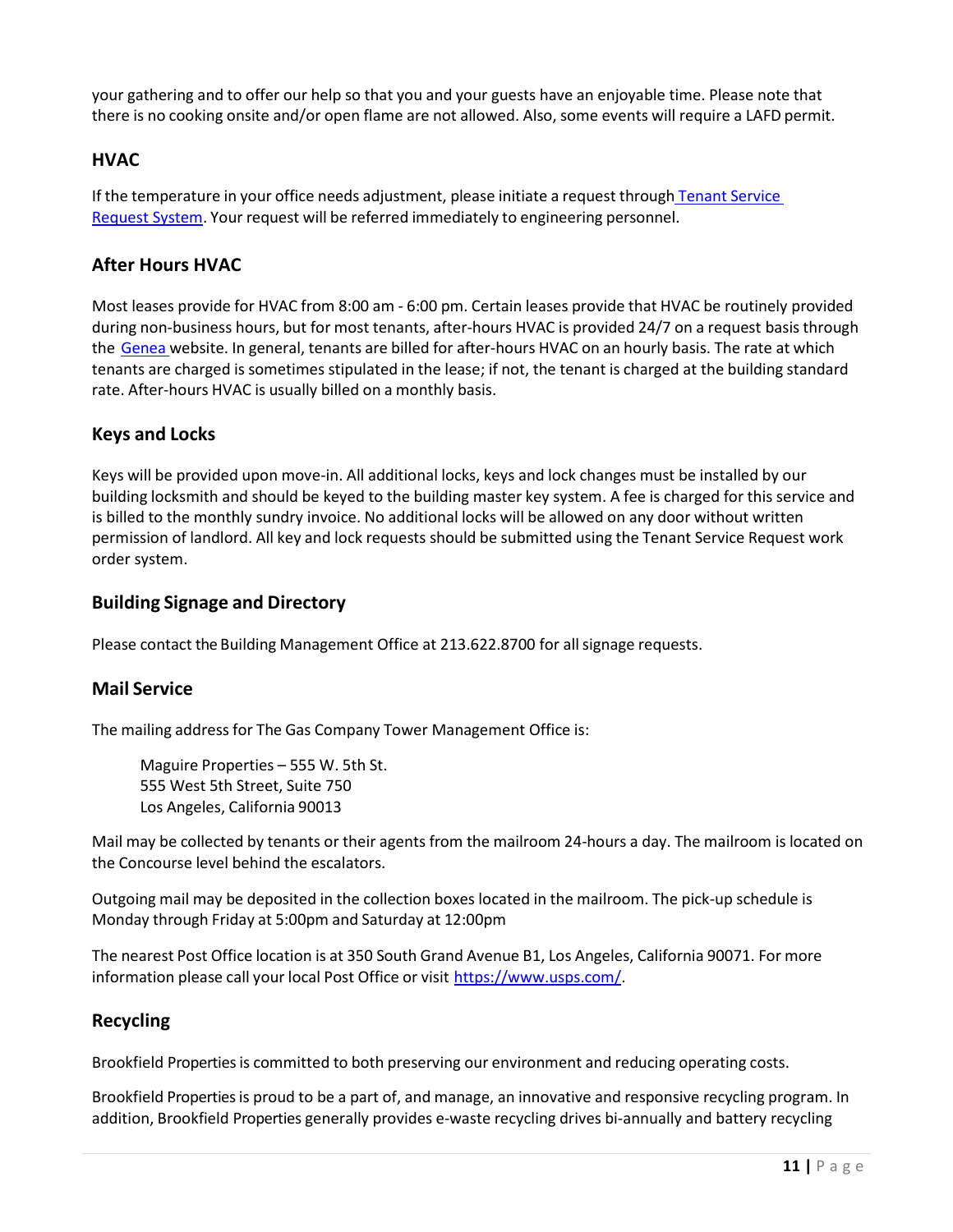containers are also located in the mailroom 24-hours a day. The cleaning staff will empty the central recycling bins as required. The following products CANNOT be recycled and should be discarded into the regular trash receptacles: paper towels, carbon paper, waxed paper, blueprints, food plates, and Styrofoam. If you have any questions, please call the Management Office at 213.622.8700.

## <span id="page-11-0"></span>**Solicitation**

For the privacy of our tenants, solicitation and hand-billing is not allowed in The Gas Company Tower. To report solicitation, please call the Building [Management Office](http://thegascompanytower.info/pdf/Your%20Building%202010%20New%20York.pdf?sid=operations&pid=pmoffice) at 213.622.8700.

## <span id="page-11-1"></span>**Security Overview**

Security Officers are on duty 24-hours a day, seven days a week. The Building also utilizes closed circuit surveillance cameras throughout the building as well as two-way radio communication. While security officers, closed circuit cameras and the maintenance staff can provide basic protection for the Building, security is everyone's responsibility and your cooperation and vigilance is essential.

The building utilizes [LiveSafe](https://www.livesafemobile.com/) – a mobile app that allows tenants to directly report suspicious activity & security concerns to the Security team.

Additionally, [Building Safety Solutions Guardian](https://guardian.bssnet.com/) is available as an online emergency preparedness training resource for all building occupants.

Each tenant can be effective in preventing the loss of valuable personal and company property by careful observance of procedures such as:

- Be particularly observant of strangers in your area and if their identity cannot be readily established, advise the Building Management Office immediately. Our ability to take positive action may be wholly dependent on speedy notification.
- Establish and use, within the occupied premises, a secured area for packages, purses, salable and transportable property, etc., and particularly any form of a negotiable instrument or petty cash. We recommend a GSA approved fire safe.
- At the end of each working day, store small personal and company items of value in a locked desk, credenza, file cabinet or other secured location.
- Personal computers and large calculators should be bolted to the desk. Particular care should be taken for the security of lap top computers and tablets; they are easily transported and readily marketable.
- File cabinet drawers should be closed at the end of the working day and all file cabinets that are provided with locks should be secured nightly.
- Be certain that all public corridor egress doors are locked at the conclusion of standard business hours on each business day and when your receptionist leaves the premises.
- Enforce strict control of keys and access cards. Please notify the Building Management Office when any employees are terminated.
- Promptly report the loss of property or any suspicious event to Security. Serial numbers of all valuable items should be recorded and retained in a file to aid police in recovering property in the event of a loss or theft.
- Articles of value (handbags and coats) should not be left in open, unattended reception areas or on desks in offices at any time.

## <span id="page-11-2"></span>**Tenant Security Services**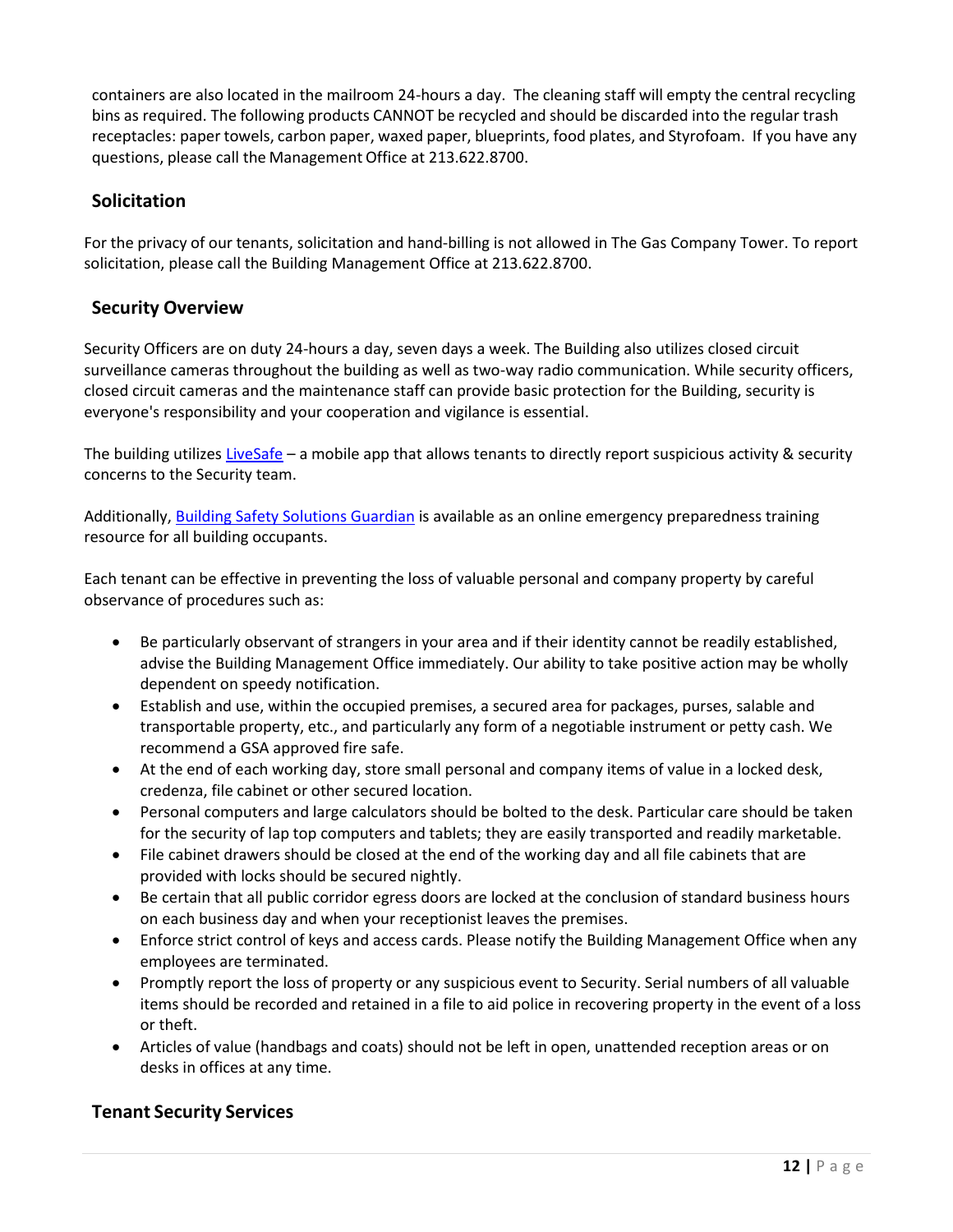Tenants may require security services in addition to those typically provided on a day-to-day basis by the property's security personnel. If extra security measures are required, the tenant should call the Management Office at 213.622.8700 to discuss these needs and the best way to fulfill them.

## <span id="page-12-0"></span>**Fire Life Safety**

Brookfield Properties prides itself on providing the highest level of prevention measures to ensure the safety and security of our customers, visitors and employees. We recognize the growing importance of safety and security in our buildings, and Brookfield Properties' National Security Program is designed to heighten tenant awareness and increase understanding of our safety and security processes and procedures. Our program recognizes that prevention is the cornerstone of emergency management. Through long-term planning and the use of enhanced technology, Brookfield Properties' National Security Team works to address the ever-changing security needs of our properties.

To learn more about life safety and security training, please click on the following link: [https://guardian.bssnet.com/.](https://guardian.bssnet.com/)

Please log in to the site. Should you need your company specific Registration Code, please contact the Director of Security at 213.613.4437

Brookfield Properties' National Security Team's key responsibilities include:

- Delivering unparalleled service to our customers
- Maintaining our national programs at the highest state of readiness
- Cultivating professional relationships with local law enforcement agencies

## <span id="page-12-1"></span>**Emergency Procedures: Emergency Notification System - LiveSafe**

[LiveSafe](https://services.livesafemobile.com/) is a mobile safety application and emergency communication dashboard platform. The LiveSafe Command Dashboard is a web-based system that any computer connected to the Internet can access. The command dashboard provides security operation centers with an additional line of communication and is aligned with existing Brookfield Properties' protocols.

Unlike other mass communication companies our staff and tenants will have the ability to not only receive but to also send critical emergency AND ROUTINE tips to a dashboard that YOUR BUILDINGS can monitor in house. Below is a list of LiveSafe mobile application features that will be available to our tenants:

- One button feature to contact security or property management directly.
- One button feature to contact 911.
- One button feature to have access to critical portions of the Tenant Emergency Procedure Manual (TEPM) and tabs for each emergency scenario.
- The ability to report an emergency or tip and add a photo or video to send to the dashboard. This can also be done anonymously for privacy reasons.
- The ability to use the Safewalk feature which will allow the tenant to have a colleague or co-worker monitor their activity when they are leaving the property, headed to the garage, to the train station or travelling out of town.

As long as their colleague has the LiveSafe app, Safewalk can be used in any capacity that a tenant wants a colleague to follow their path.